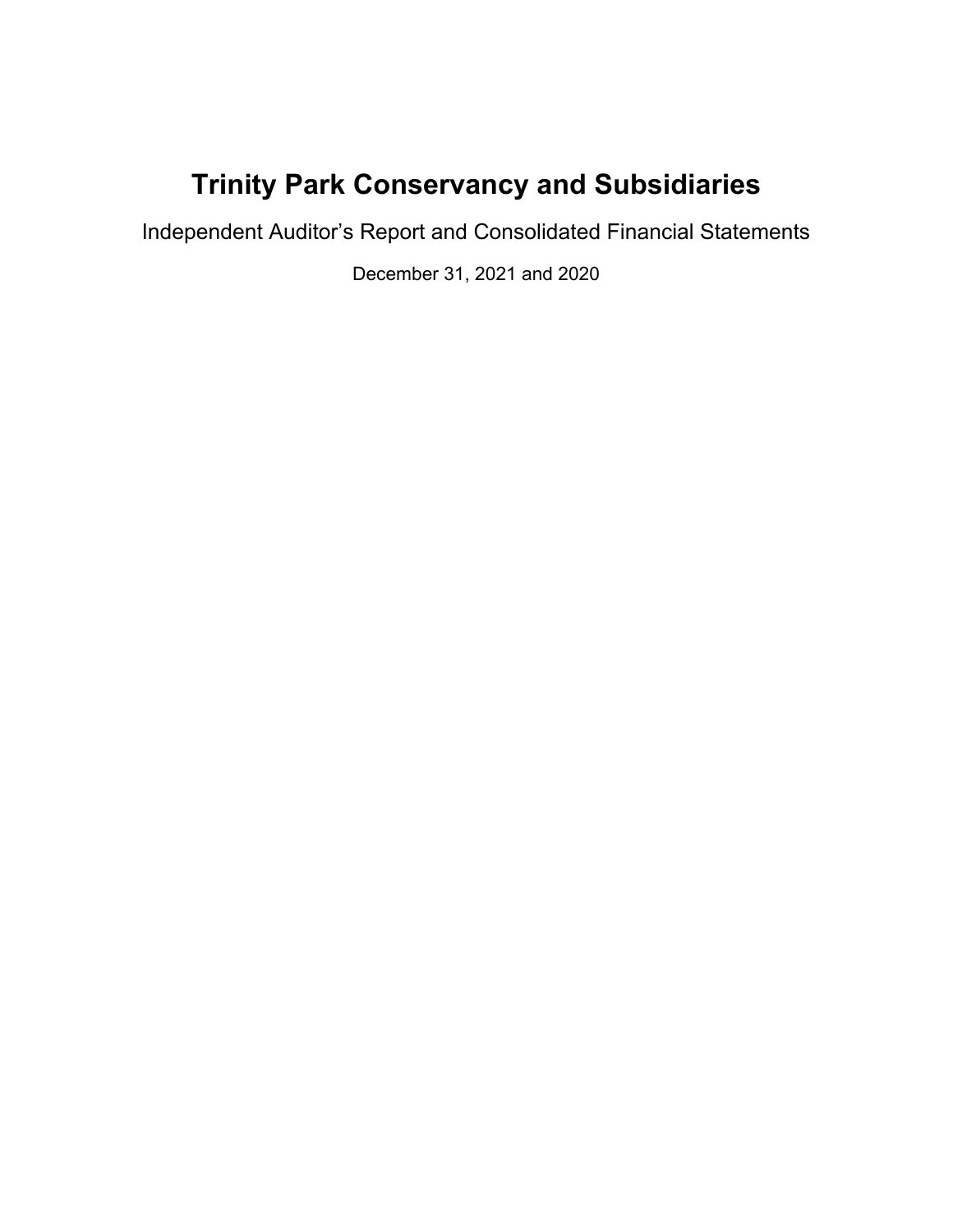# **Trinity Park Conservancy and Subsidiaries December 31, 2021 and 2020**

### **Contents**

| <b>Financial Statements</b> |  |
|-----------------------------|--|
|                             |  |
|                             |  |
|                             |  |
|                             |  |
|                             |  |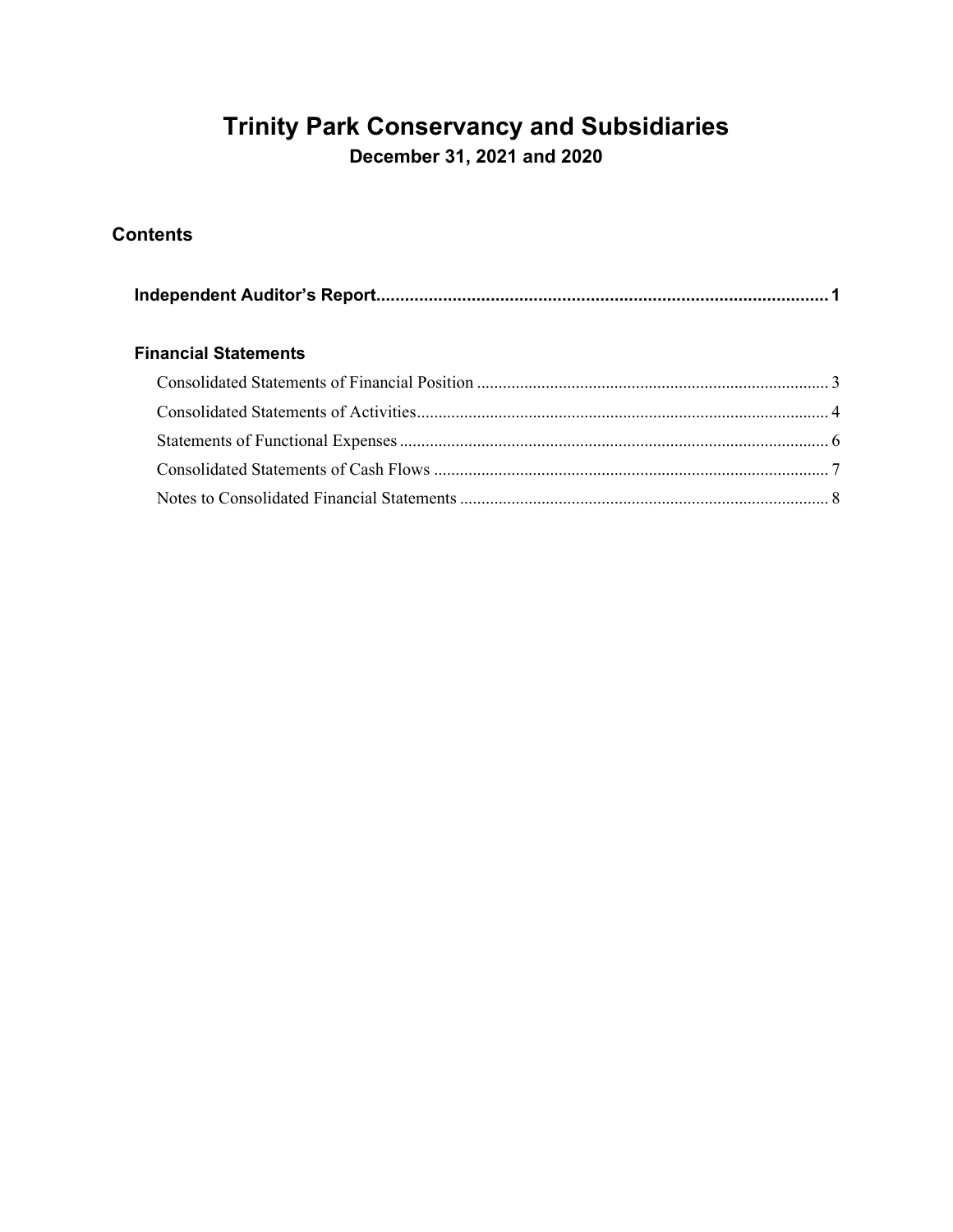

### **Independent Auditor's Report**

Board of Directors Trinity Park Conservancy Dallas, Texas

### *Opinion*

We have audited the consolidated financial statements of Trinity Park Conservancy and subsidiaries (the Conservancy), which comprise the consolidated statement of financial position as of December 31, 2021, and the related consolidated statements of activities, functional expenses and cash flows for the year then ended, and the related notes to the consolidated financial statements.

In our opinion, the accompanying consolidated financial statements present fairly, in all material respects, the financial position of Trinity Park Conservancy and subsidiaries as of December 31, 2021, and the results of their operations and their cash flows for the year then ended in accordance with accounting principles generally accepted in the United States of America.

### *Basis for Opinion*

We conducted our audit in accordance with auditing standards generally accepted in the United States of America (GAAS). Our responsibilities under those standards are further described in the Auditor's Responsibilities for the Audit of the Consolidated Financial Statements section of our report. We are required to be independent of the Conservancy and to meet our other ethical responsibilities, in accordance with the relevant ethical requirements relating to our audit. We believe that the audit evidence we have obtained is sufficient and appropriate to provide a basis for our audit opinion.

### *Prior Year Audited by Other Auditors*

The 2020 consolidated financial statements were audited by other auditors, and their report thereon, dated May 25, 2021, expressed an unmodified opinion

### *Responsibilities of Management for the Consolidated Financial Statements*

Management is responsible for the preparation and fair presentation of the consolidated financial statements in accordance with accounting principles generally accepted in the United States of America, and for the design, implementation, and maintenance of internal control relevant to the preparation and fair presentation of consolidated financial statements that are free from material misstatement, whether due to fraud or error.

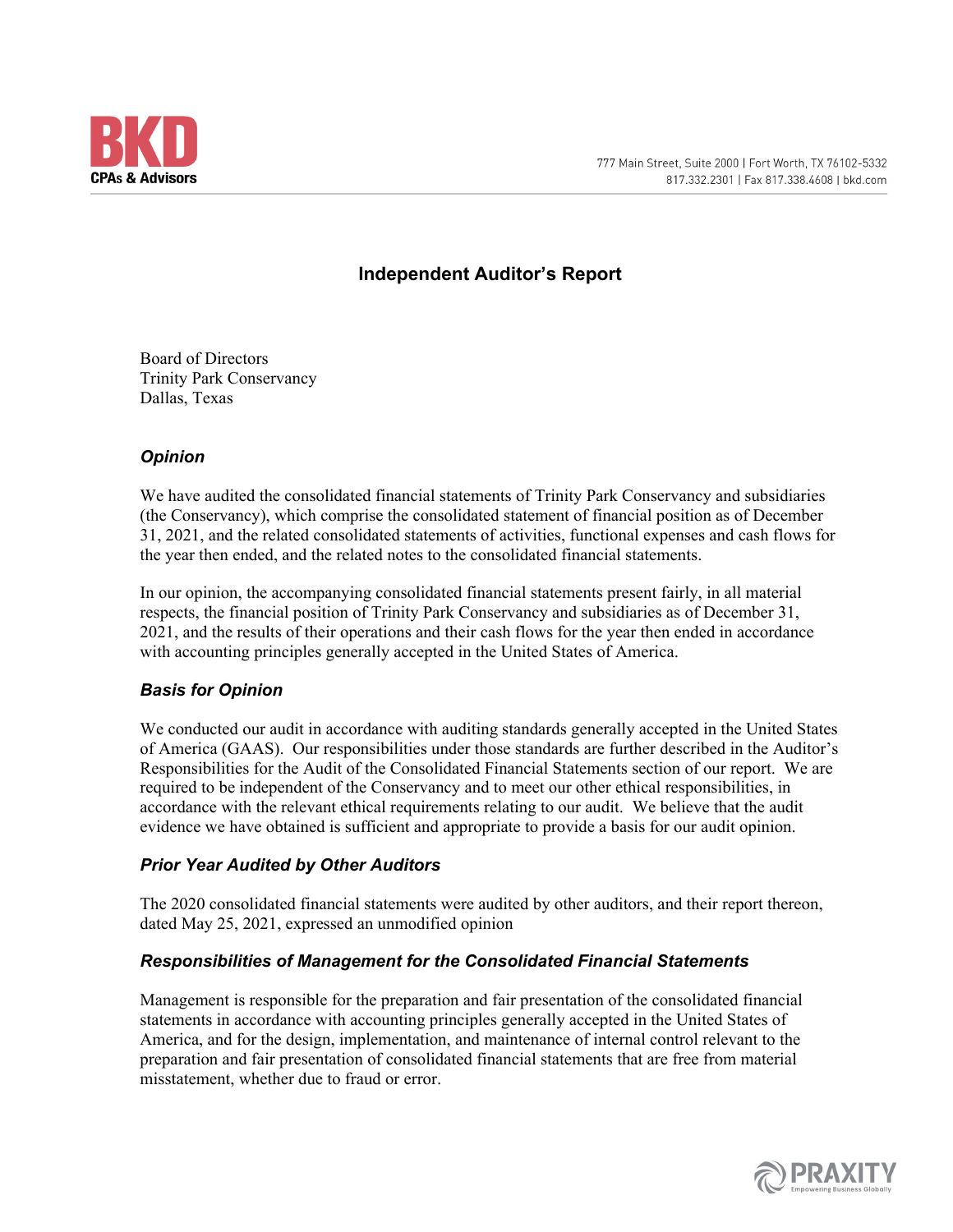Board of Directors Trinity Park Conservancy Page 2

In preparing the consolidated financial statements, management is required to evaluate whether there are conditions or events, considered in the aggregate, that raise substantial doubt about the Conservancy's ability to continue as a going concern within one year after the date that these consolidated financial statements are available to be issued.

### *Auditor's Responsibilities for the Audit of the Consolidated Financial Statements*

Our objectives are to obtain reasonable assurance about whether the consolidated financial statements as a whole are free from material misstatement, whether due to fraud or error, and to issue an auditor's report that includes our opinion. Reasonable assurance is a high level of assurance but is not absolute assurance and therefore is not a guarantee that an audit conducted in accordance with GAAS will always detect a material misstatement when it exists. The risk of not detecting a material misstatement resulting from fraud is higher than for one resulting from error, as fraud may involve collusion, forgery, intentional omissions, misrepresentations, or the override of internal control. Misstatements are considered material if there is a substantial likelihood that, individually or in the aggregate, they would influence judgment made by a reasonable user based on the consolidated financial statements.

In performing an audit in accordance with GAAS, we:

- Exercise professional judgment and maintain professional skepticism throughout the audit.
- Identify and assess the risks of material misstatement of the consolidated financial statements, whether due to fraud or error, and design and perform audit procedures responsive to those risks. Such procedures include examining, on a test basis, evidence regarding the amounts and disclosures in the consolidated financial statements.
- Obtain an understanding of internal control relevant to the audit in order to design audit procedures that are appropriate in the circumstances, but not for the purpose of expressing an opinion on the effectiveness of the Conservancy's internal control. Accordingly, no such opinion is expressed.
- Evaluate the appropriateness of accounting policies used and the reasonableness of significant accounting estimates made by management, as well as evaluate the overall presentation of the consolidated financial statements.
- Conclude whether, in our judgment, there are conditions or events, considered in the aggregate, that raise substantial doubt about the Conservancy's ability to continue as a going concern for a reasonable period of time.

We are required to communicate with those charged with governance regarding, among other matters, the planned scope and timing of the audit, significant audit findings, and certain internal controlrelated matters that we identified during the audit.

BKD,LLP

Fort Worth, Texas March 23, 2022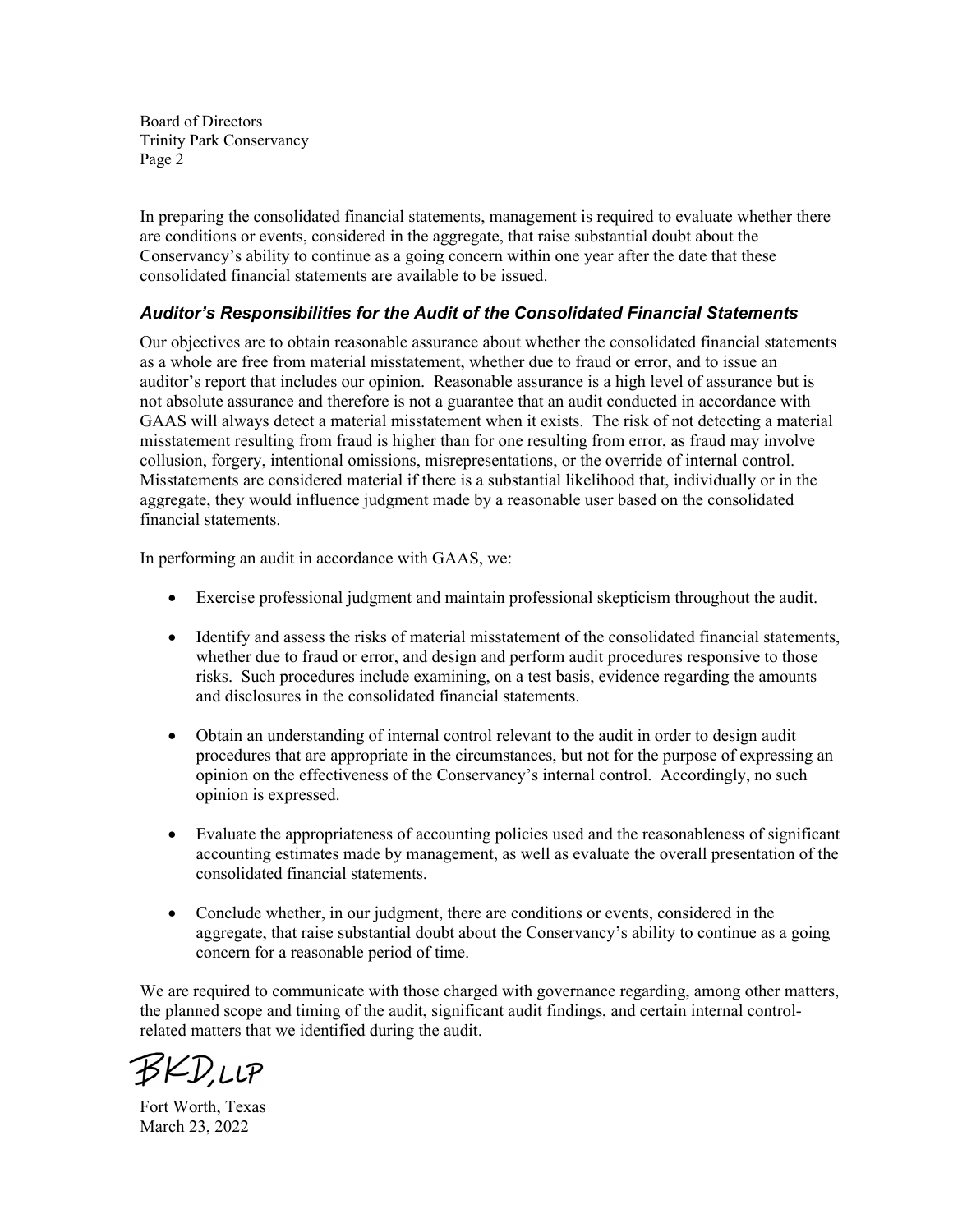### **Consolidated Statements of Financial Position December 31, 2021 and 2020**

### **Assets**

|                                           | 2021          | 2020                    |
|-------------------------------------------|---------------|-------------------------|
|                                           |               |                         |
| Cash and cash equivalents                 | \$18,036,327  | 4,722,046<br>S.         |
| Restricted cash and cash equivalents      | 400,000       |                         |
| Promises to give, net of discount         |               |                         |
| 2021 - \$503,896, 2020 - \$853,481        | 13,936,933    | 18,412,848              |
| Other receivables                         | 10,800        | 2,000                   |
| Prepaid expenses                          | 59,124        | 42,880                  |
| Note receivable                           |               | 1,580,930               |
| Property and equipment, net               |               | 19,072                  |
| Other assets held for future construction | 7,025,692     | 6,794,179               |
| Total assets                              | \$39,468,876  | \$ 31,573,955           |
| Liabilities                               |               |                         |
| Accounts payable                          | \$<br>554,314 | $\mathbb{S}$<br>118,508 |
| Accrued expenses                          | 229,189       | 63,208                  |
| Note payable                              | 150,000       |                         |
| <b>Total liabilities</b>                  | 933,503       | 181,716                 |
| <b>Net Assets</b>                         |               |                         |
| Without donor restrictions                | 4,923,321     | 4,567,365               |
| With donor restrictions                   | 33,612,052    | 26,824,874              |
| Total net assets                          | 38,535,373    | 31,392,239              |
| Total liabilities and net assets          | \$39,468,876  | \$ 31,573,955           |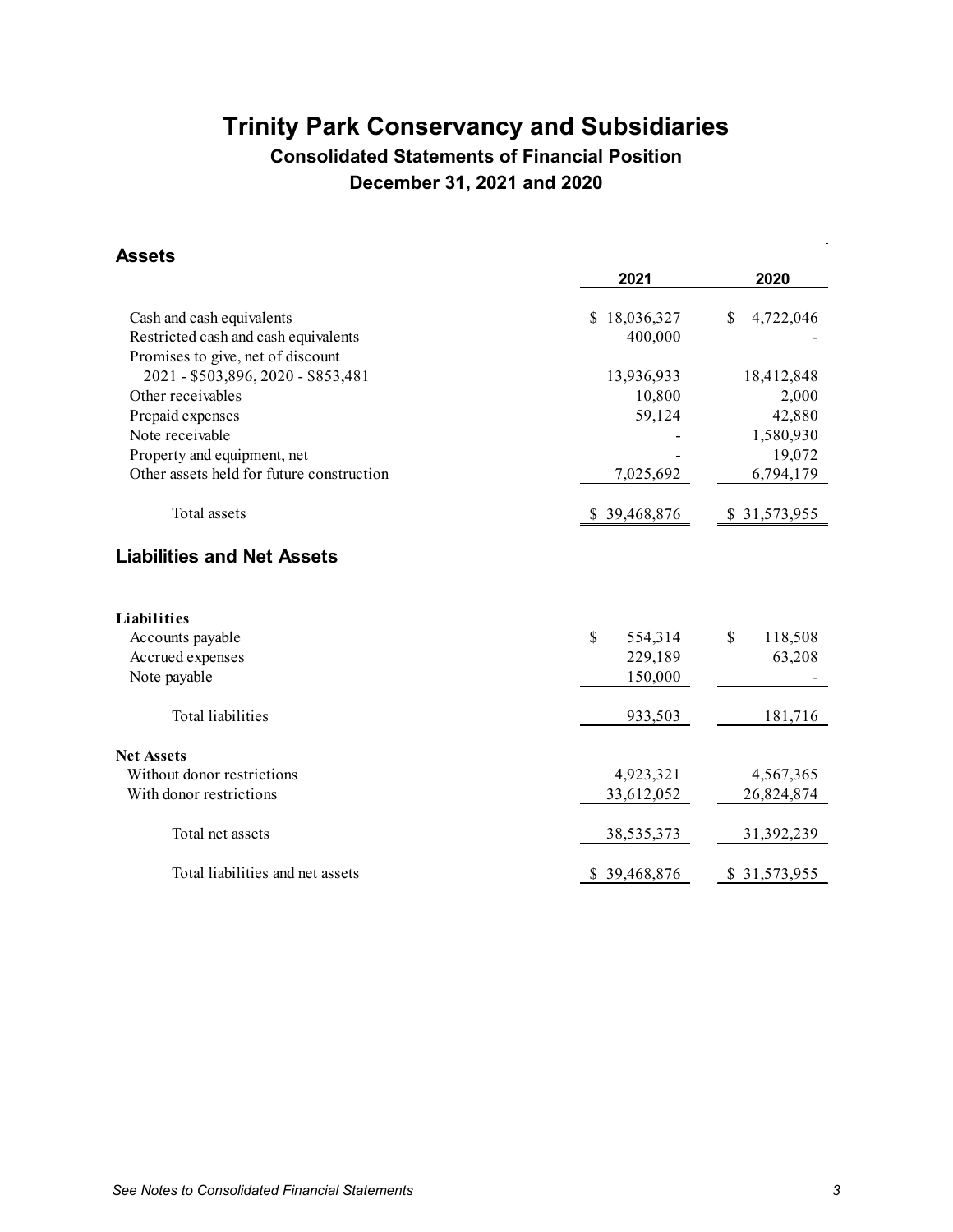### **Consolidated Statements of Activities Year Ended December 31, 2021**

|                                          |    | <b>Without Donor</b><br><b>Restrictions</b> | <b>With Donor</b><br><b>Restrictions</b> |               | <b>Total</b> |
|------------------------------------------|----|---------------------------------------------|------------------------------------------|---------------|--------------|
| <b>Revenues, Gains and Other Support</b> |    |                                             |                                          |               |              |
| Contributions and grants                 | \$ | 779,309                                     | \$<br>11,186,141                         | <sup>\$</sup> | 11,965,450   |
| Interest                                 |    | 52,285                                      |                                          |               | 52,285       |
| Rent revenue                             |    | 29,600                                      |                                          |               | 29,600       |
| Other income                             |    | 150                                         |                                          |               | 150          |
| Gain on repayment of note receivable     |    | 307,764                                     |                                          |               | 307,764      |
| Net assets released from restrictions    |    | 4,398,963                                   | (4,398,963)                              |               |              |
| Total revenues, gains and other support  |    | 5,568,071                                   | 6,787,178                                |               | 12,355,249   |
| <b>Expenses and Losses</b>               |    |                                             |                                          |               |              |
| Program                                  |    | 4,321,563                                   |                                          |               | 4,321,563    |
| General and administrative               |    | 655,393                                     |                                          |               | 655,393      |
| Fundraising                              |    | 235,159                                     |                                          |               | 235,159      |
| Total expenses                           |    | 5,212,115                                   |                                          |               | 5,212,115    |
| <b>Change in Net Assets</b>              |    | 355,956                                     | 6,787,178                                |               | 7,143,134    |
| Net Assets, Beginning of Year            |    | 4,567,365                                   | 26,824,874                               |               | 31,392,239   |
| Net Assets, End of Year                  | S  | 4,923,321                                   | \$<br>33,612,052                         |               | 38, 535, 373 |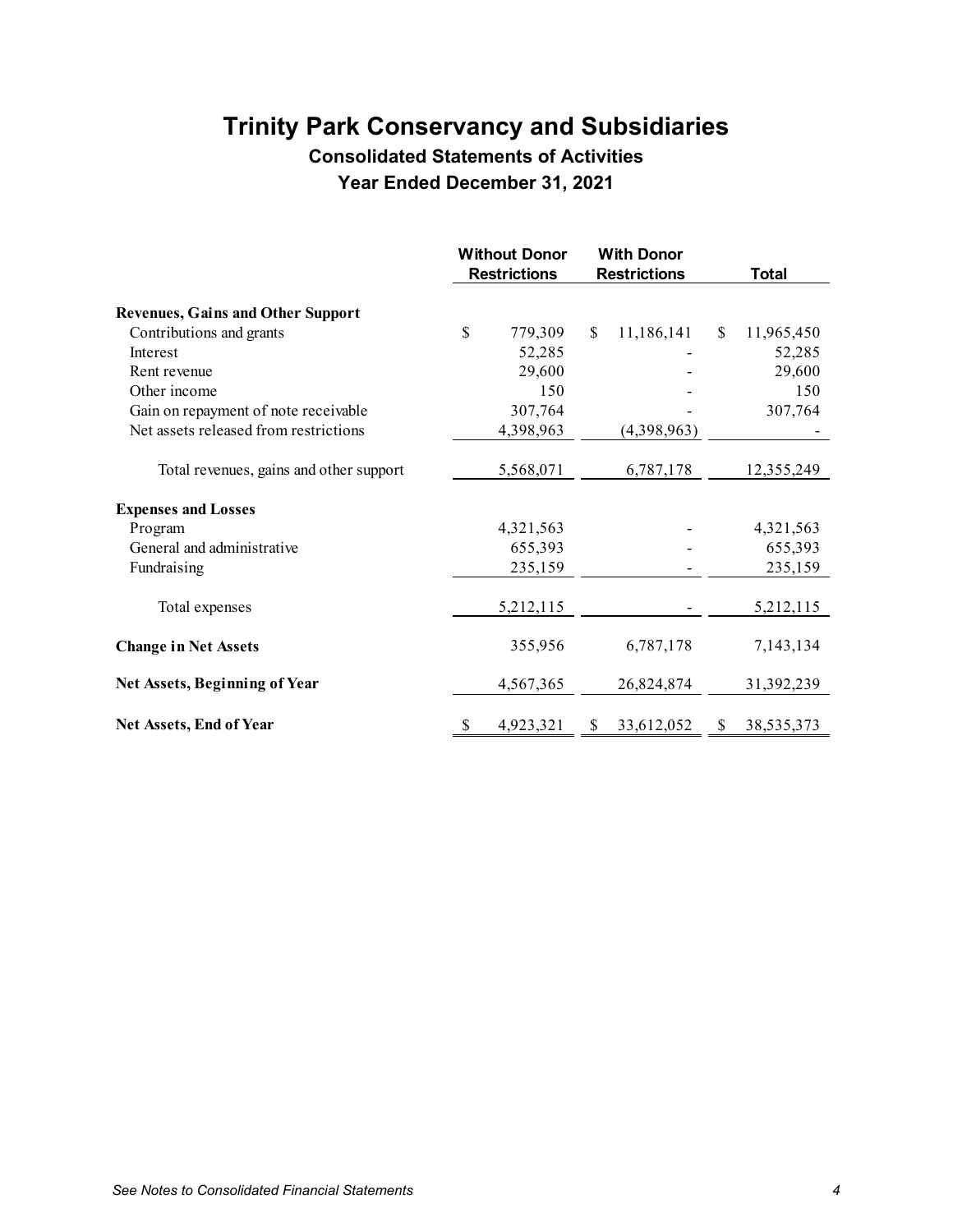### **Consolidated Statements of Activities Year Ended December 31, 2020**

|                                          | <b>Without Donor</b><br><b>Restrictions</b> |               | <b>With Donor</b><br><b>Restrictions</b> |     | <b>Total</b> |
|------------------------------------------|---------------------------------------------|---------------|------------------------------------------|-----|--------------|
| <b>Revenues, Gains and Other Support</b> |                                             |               |                                          |     |              |
| Contributions and grants                 | \$<br>347,736                               | <sup>\$</sup> | 10,145,292                               | \$. | 10,493,028   |
| Sponsorships                             | 59,775                                      |               |                                          |     | 59,775       |
| Interest                                 | 103,557                                     |               |                                          |     | 103,557      |
| Net assets released from restrictions    | 7,176,028                                   |               | (7,176,028)                              |     |              |
| Total revenues, gains and other support  | 7,687,096                                   |               | 2,969,264                                |     | 10,656,360   |
| <b>Expenses</b>                          |                                             |               |                                          |     |              |
| Program                                  | 3,936,188                                   |               |                                          |     | 3,936,188    |
| General and administrative               | 680,220                                     |               |                                          |     | 680,220      |
| Fundraising                              | 319,003                                     |               |                                          |     | 319,003      |
| Total expenses                           | 4,935,411                                   |               |                                          |     | 4,935,411    |
|                                          |                                             |               |                                          |     |              |
| <b>Change in Net Assets</b>              | 2,751,685                                   |               | 2,969,264                                |     | 5,720,949    |
| <b>Net Assets, Beginning of Year</b>     | 1,815,680                                   |               | 23,855,610                               |     | 25,671,290   |
| Net Assets, End of Year                  | \$<br>4,567,365                             | S             | 26,824,874                               |     | 31,392,239   |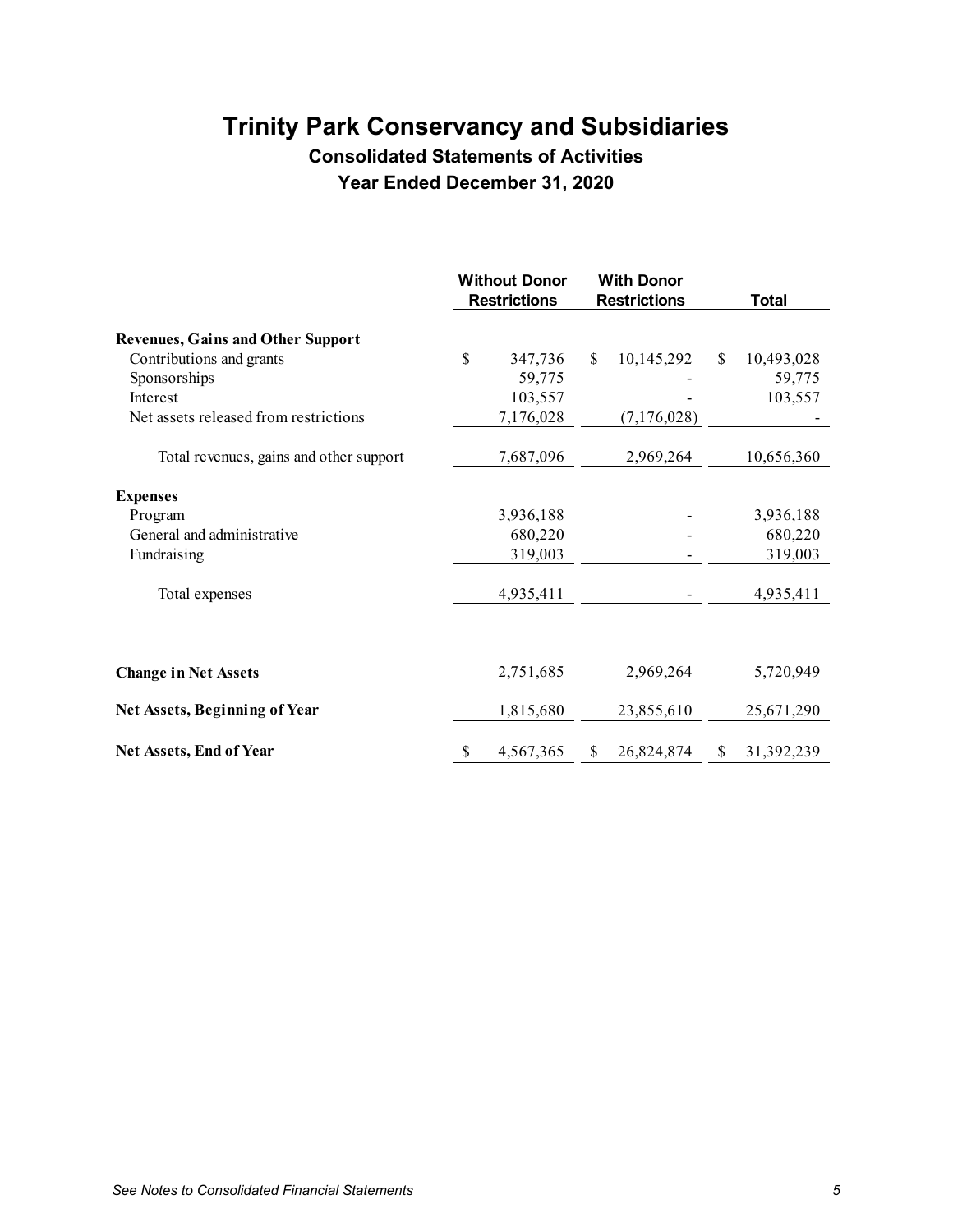### **Consolidated Statements of Functional Expenses Years Ended December 31, 2021 and 2020**

|                       |                 |   | 2021              |                    |               |              |
|-----------------------|-----------------|---|-------------------|--------------------|---------------|--------------|
|                       | Program         |   | <b>Management</b> |                    |               |              |
|                       | <b>Services</b> |   | and General       | <b>Fundraising</b> |               | <b>Total</b> |
| Occupancy             | \$<br>60,777    | S | 20,417            | \$<br>12,653       | <sup>\$</sup> | 93,847       |
| Personnel             | 1,413,064       |   | 229,853           | 173,803            |               | 1,816,720    |
| Operations            | 88,975          |   | 130,007           | 14,641             |               | 233,623      |
| Programs              | 217,283         |   | 8.854             | 729                |               | 226,866      |
| Travel                | 13,528          |   | 15,019            |                    |               | 28,547       |
| Professional services | 2,527,936       |   | 251,118           | 33,333             |               | 2,812,387    |
| Board                 |                 |   | 125               |                    |               | 125          |
| Total expenses        | 4,321,563       | S | 655,393           | \$<br>235,159      | \$            | 5,212,115    |

|                       |                            |           |                                  | 2020    |                    |         |                 |
|-----------------------|----------------------------|-----------|----------------------------------|---------|--------------------|---------|-----------------|
|                       | Program<br><b>Services</b> |           | <b>Management</b><br>and General |         | <b>Fundraising</b> |         | <b>Total</b>    |
|                       |                            |           |                                  |         |                    |         |                 |
| Occupancy             | \$                         | 56,893    | \$                               | 27,279  | \$                 | 14,033  | \$<br>98,205    |
| Personnel             |                            | 1,477,813 |                                  | 290,195 |                    | 222,486 | 1,990,494       |
| Operations            |                            | 45,888    |                                  | 151,359 |                    | 11,089  | 208,336         |
| Programs              |                            | 40,487    |                                  | 674     |                    | 7,388   | 48,549          |
| Travel                |                            | 3,616     |                                  | 2,730   |                    | 48      | 6,394           |
| Professional services |                            | 2,311,491 |                                  | 207,983 |                    | 63,959  | 2,583,433       |
| Total expenses        |                            | 3,936,188 | S                                | 680,220 | S                  | 319,003 | \$<br>4,935,411 |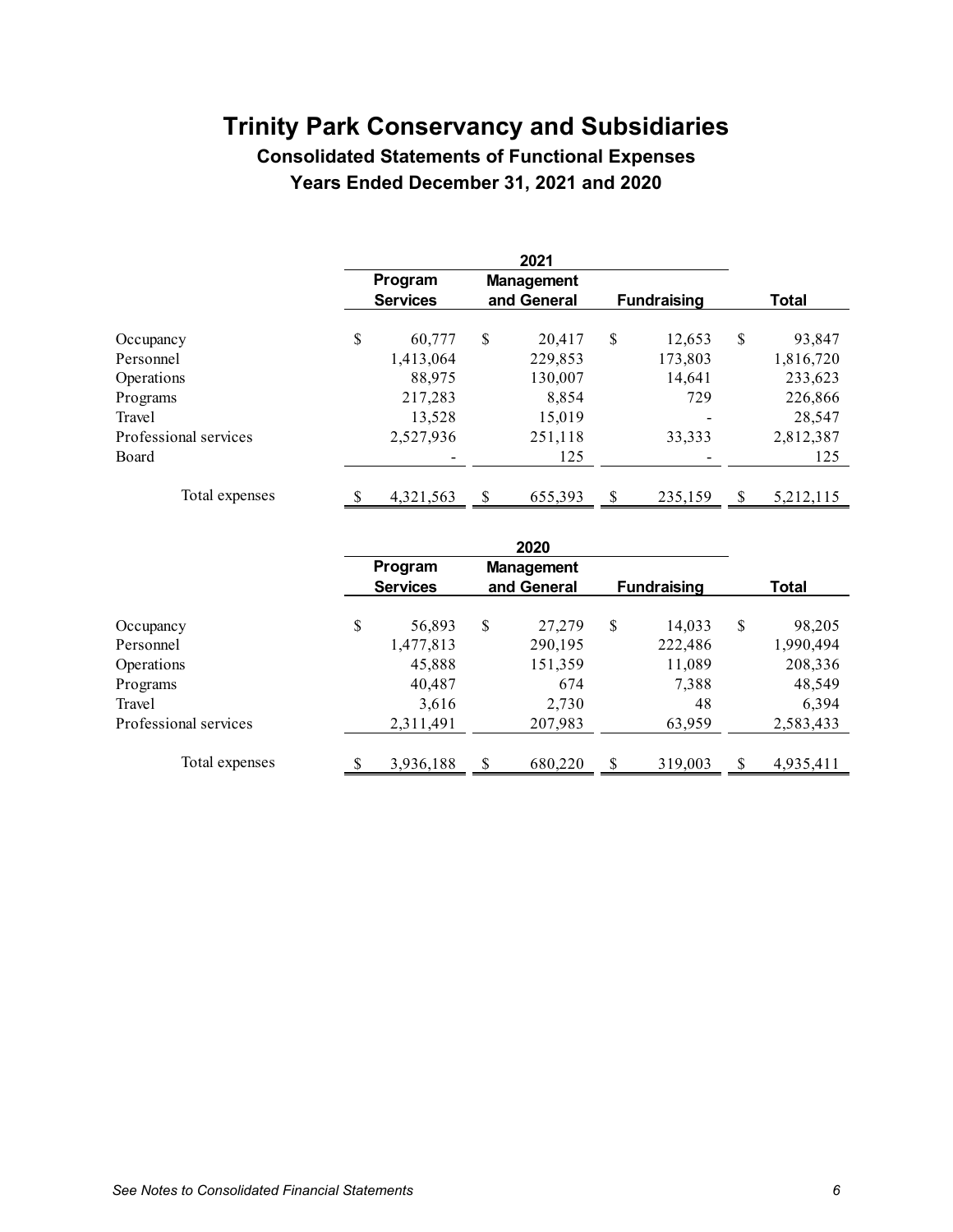### **Consolidated Statements of Cash Flows Years Ended December 31, 2021 and 2020**

|                                                                                                      | 2021            | 2020            |
|------------------------------------------------------------------------------------------------------|-----------------|-----------------|
| <b>Operating Activities</b>                                                                          |                 |                 |
| Change in net assets                                                                                 | \$<br>7,143,134 | 5,720,949<br>\$ |
| Items not requiring (providing) operating cash flows                                                 |                 |                 |
| Depreciation                                                                                         | 19,072          | 45,648          |
| Contributions restricted for acquisition of property                                                 | (400,000)       |                 |
| Amortization of discount on contributions receivable                                                 | (349, 585)      | (47, 546)       |
| Gain on note receivable                                                                              |                 |                 |
| Changes in                                                                                           |                 |                 |
| Other receivables                                                                                    | (8,800)         | (2,000)         |
| Prepaid expenses                                                                                     | (16, 244)       | 31,337          |
| Promises to give                                                                                     | 4,825,500       | (3,669,361)     |
| Accounts payable                                                                                     | 435,806         | (105, 477)      |
| Accrued expenses                                                                                     | 165,981         | (67,259)        |
|                                                                                                      |                 |                 |
| Net cash provided by operating activities                                                            | 11,814,864      | 1,906,291       |
| <b>Investing Activities</b>                                                                          |                 |                 |
| Purchase of assets held for future construction                                                      | (160,000)       | (3,027,546)     |
| Expenditures for assets held for future construction                                                 | (71, 513)       | (246, 607)      |
| Principal payments received on notes receivable                                                      | 1,580,930       | 1,474           |
| Net cash provided by (used in) investing activities                                                  | 1,349,417       | (3,272,679)     |
| <b>Financing Activities</b>                                                                          |                 |                 |
| Proceeds from issuance of note payable                                                               | 150,000         |                 |
| Principal payments on note payable                                                                   |                 | (3,200,000)     |
| Proceeds from contributions restricted for acquisition of property                                   | 400,000         |                 |
| Net cash provided by (used in) financing activities                                                  | 550,000         | (3,200,000)     |
| Increase (Decrease) in Cash, Cash Equivalents, Restricted Cash<br>and Restricted Cash Equivalents    | 13,714,281      | (4,566,388)     |
| Cash, Cash Equivalents, Restricted Cash and Restricted Cash<br><b>Equivalents, Beginning of Year</b> | 4,722,046       | 9,288,434       |
| Cash, Cash Equivalents, Restricted Cash and Restricted Cash<br><b>Equivalents, End of Year</b>       | \$18,436,327    | 4,722,046<br>\$ |
| <b>Supplemental Cash Flows Information</b><br>Interest expense paid and capitalized                  | \$              | 92,328          |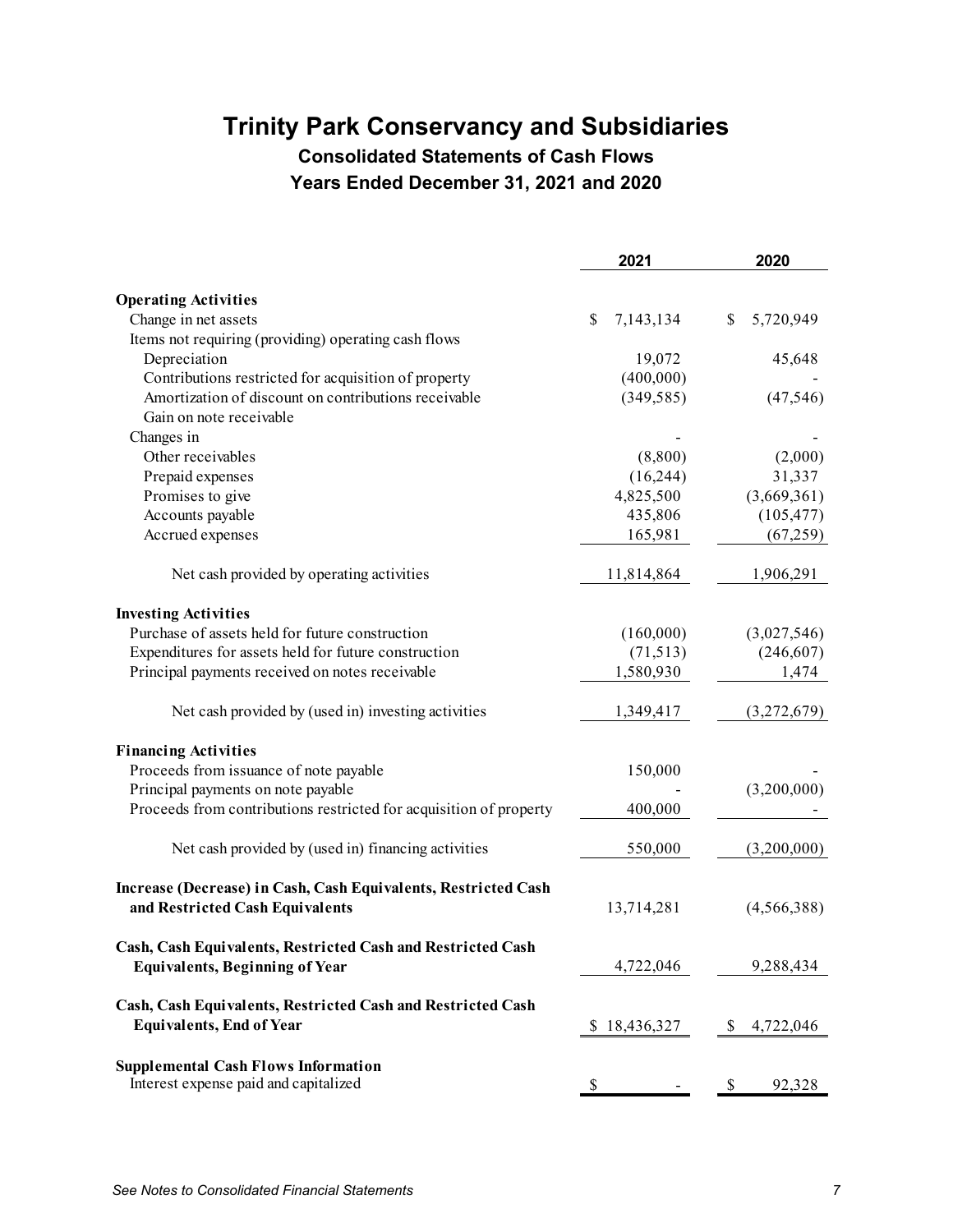### **Notes to Consolidated Financial Statements December 31, 2021 and 2020**

### **Note 1: Nature of Operations and Summary of Significant Accounting Policies**

### *Nature of Operations*

Trinity Park Conservancy is a nonprofit,  $501(c)(3)$  organization, founded in 2004 under the name of The Trinity Trust Foundation, to support and implement the recreational, economic development, and environmental stewardship components within the City of Dallas' Trinity River Corridor Project. The purpose of Trinity Park Conservancy is to fulfill the promise of the Trinity River as the natural gathering place for Dallas.

The Trinity Park Conservancy champions the transformation of the Trinity River to become the heart of Dallas. With the community, the Conservancy will design public spaces that unite, enrich people's lives through access to nature, create economic development opportunities, and inspire protection for the river ecosystems in this shared natural treasure.

Riverfront Acquisitions, LLC is a nonprofit,  $501(c)(3)$  organization, formed in 2019, with its right, title and interest in the company assigned to Trinity Park Conservancy on January 2, 2019. As Trinity Park Conservancy is the sole member of Riverfront Acquisitions, LLC, it is considered a disregarded entity for tax purposes. The business and purposes of Riverfront Acquisitions, LLC are to conduct any lawful business, purpose or activity determined by the Manager and permitted by the LLC Law.

TPC – Beckley, LLC is a nonprofit, 501(c)(3) organization, formed in 2020 with its right, title and interest in the company assigned to Trinity Park Conservancy. TPC – Beckley will be managed by members of the Trinity Park Conservancy and will be considered a disregarded entity for tax purposes. The business and purpose of TPC – Beckley, LLC are to conduct any lawful business, purpose or activity determined by the managing members and permitted by LLC law.

Trinity Park Community Conservancy Development Corporation (TPCCDC) is a nonprofit, 501(c)(3) organization formed in 2020 formed with its right, titles and interest in the company assigned to Trinity Park Conservancy. TPCCDC was formed exclusively for charitable and educational purposes within the meaning of Section  $501(c)(3)$  of the Internal Revenue Code and will be operated solely as a supporting organization of the Trinity Park Conservancy. TPCCDC will be exempt from federal income tax under IRS code  $501(c)(3)$ .

Beckley Commerce Acquisitions, LLC is a nonprofit, 501(c)(3) organization, formed in 2021, with its right, title, and interest in the company assigned to TPCCDC. As TPCCDC is the sole member of Beckley Commerce Acquisitions, LLC, it is considered a disregarded entity for tax purposes. The business and purposes of Beckley Commerce Acquisitions, LLC are to conduct any lawful business, purpose, or activity determined by the Manager and permitted by the LLC Law.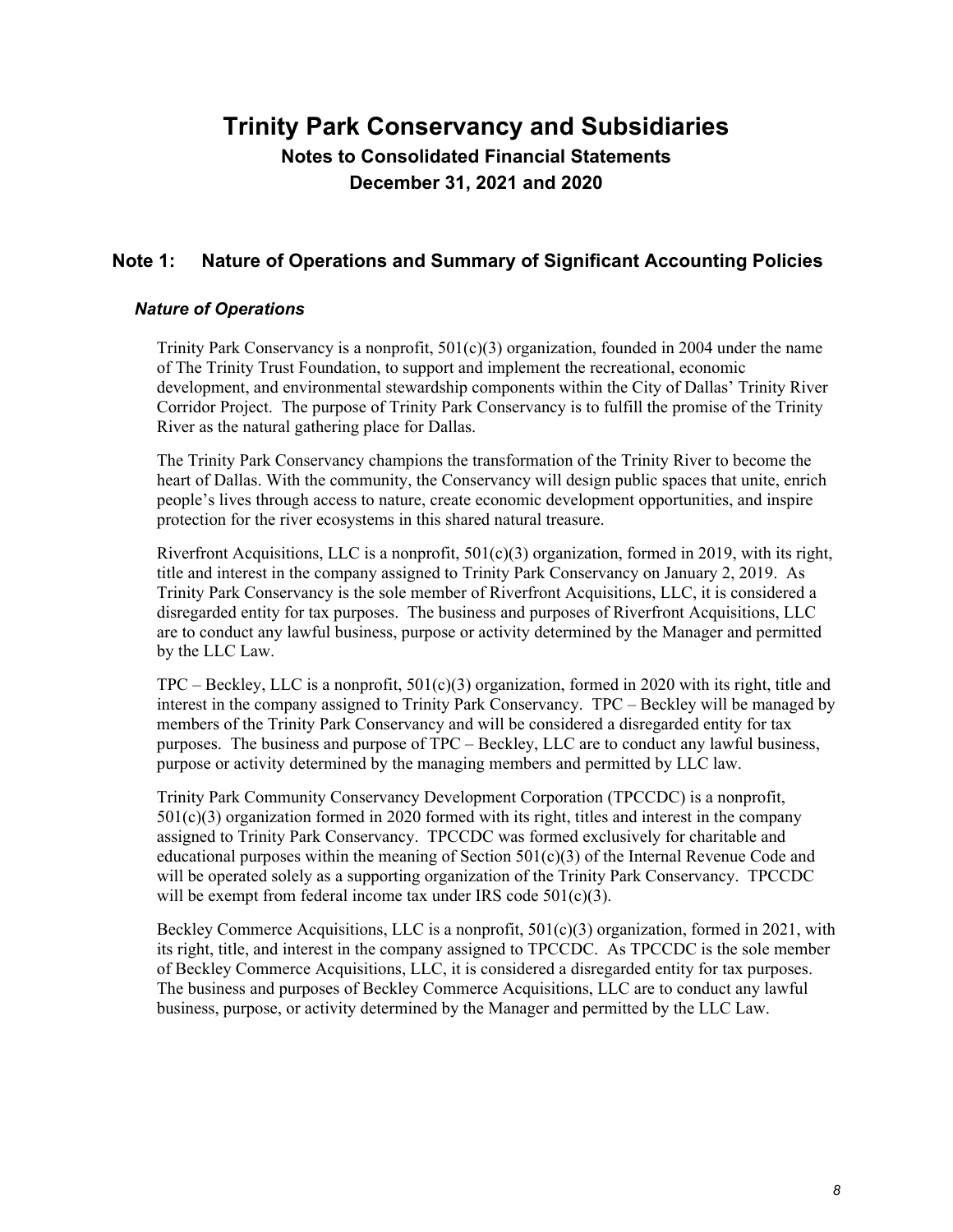### **Note 2: Significant Accounting Policies**

This summary of significant accounting policies of the Conservancy is presented to assist in understanding the Conservancy's consolidated financial statements. The consolidated financial statements and notes are representations of Conservancy's management who are responsible for their integrity and objectivity. These accounting policies conform to accounting principles generally accepted in the United States of America (U.S. GAAP) and have been consistently applied in the preparation of the consolidated financial statements.

### *Principles of Consolidation*

The consolidated financial statements include the accounts of Trinity Park Conservancy, Riverfront Acquisitions, LLC, TPC – Beckley, LLC, TPCCDC and Beckley Commerce Acquisitions, LLC because the Conservancy has both control of and an economic interest in the mentioned organizations. All significant intercompany accounts and transactions have been eliminated in consolidations. Unless otherwise noted, these consolidated entities are hereinafter referred to as "the Conservancy."

### *Use of Estimates*

The preparation of financial statements in conformity with accounting principles generally accepted in the United States of America requires management to make estimates and assumptions that affect the reported amounts of assets and liabilities and disclosure of contingent assets and liabilities at the date of the financial statements and the reported amounts of revenues and expenses during the reporting period. Actual results could differ from those estimates.

### *Cash and Cash Equivalents*

The Conservancy considers all liquid investments with original maturities of three months or less to be cash equivalents. The Conservancy places its cash with high-credit-quality financial institutions and periodically maintains deposits in amounts that exceed FDIC insurance coverage. Management believes the risk of incurring material losses related to this credit risk is remote.

Restricted cash and cash equivalents represents cash that has been received from donors that is restricted for the acquisition of property.

Below is a reconciliation of cash and cash equivalents and restricted cash and cash equivalents on the consolidated statements of cash flows to the consolidated statements of financial positions.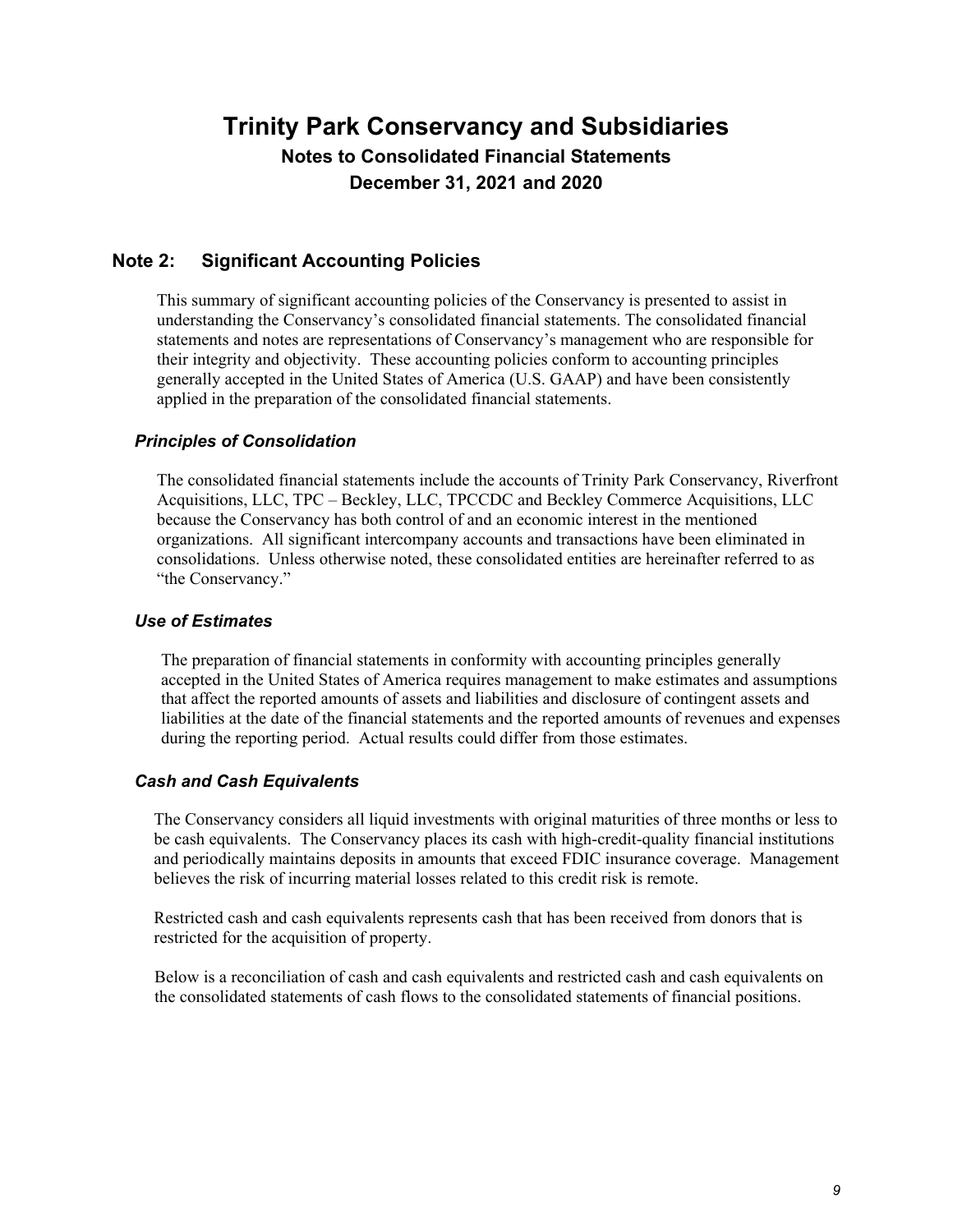# **Notes to Consolidated Financial Statements**

**December 31, 2021 and 2020** 

|                                                                                                                             | 2021                    | 2020      |
|-----------------------------------------------------------------------------------------------------------------------------|-------------------------|-----------|
| Cash and cash equivalents<br>Restricted cash and cash equivalents                                                           | \$18,036,327<br>400,000 | 4,722,046 |
| Total cash, cash equivalents and restricted cash and cash<br>equivalents shown on the consolidated statements of cash flows | \$18,436,327            | 4.722.046 |

### *Property and Equipment*

Property and equipment acquisitions over \$5,000 and having a useful life of one year or more are stated at cost, less accumulated depreciation and amortization. Depreciation is computed on the straight-line basis over the estimated useful lives of the assets, which range from 3 to 15 years. Depreciation expense was \$19,072 and \$45,648 for the years ended December 31, 2021 and 2020.

Management evaluates the recoverability of the carrying value of long-lived assets whenever events or changes in circumstances indicate the carrying value of an asset may not be recoverable. An impairment loss is recognized when the estimated undiscounted cash flows from the assets are less than the carrying value. There was no such impairment loss for the years ended December 31, 2021 and 2020.

Donations of significant property and equipment are recorded as support at estimated fair value. Such donations are reported as support without donor restrictions unless the donor has restricted the donated asset to a specific purpose. Restricted assets and contributions of cash that must be used to acquire property and equipment are reported as support with donor restrictions. Absent donor stipulations regarding how long those donated assets must be maintained, the Conservancy reports expirations of donor restrictions when the donated or acquired assets are placed in service as instructed by the donor. The Conservancy reclassifies net assets with donor restrictions to net assets without donor restrictions at that time.

### *Net Assets*

Net assets, revenues, gains and losses are classified based on the existence or absence of donor restrictions.

Net assets without donor restrictions are available for use in general operations and not subject to donor restrictions.

Net assets with donor restrictions are subject to donor restrictions. Some restrictions are temporary in nature, such as those that will be met by the passage of time or other events specified by the donor. Other restrictions are perpetual in nature, where the donor stipulates that resources be maintained in perpetuity. The Conservancy did not have any net assets with perpetual restrictions at December 31, 2021 or 2020.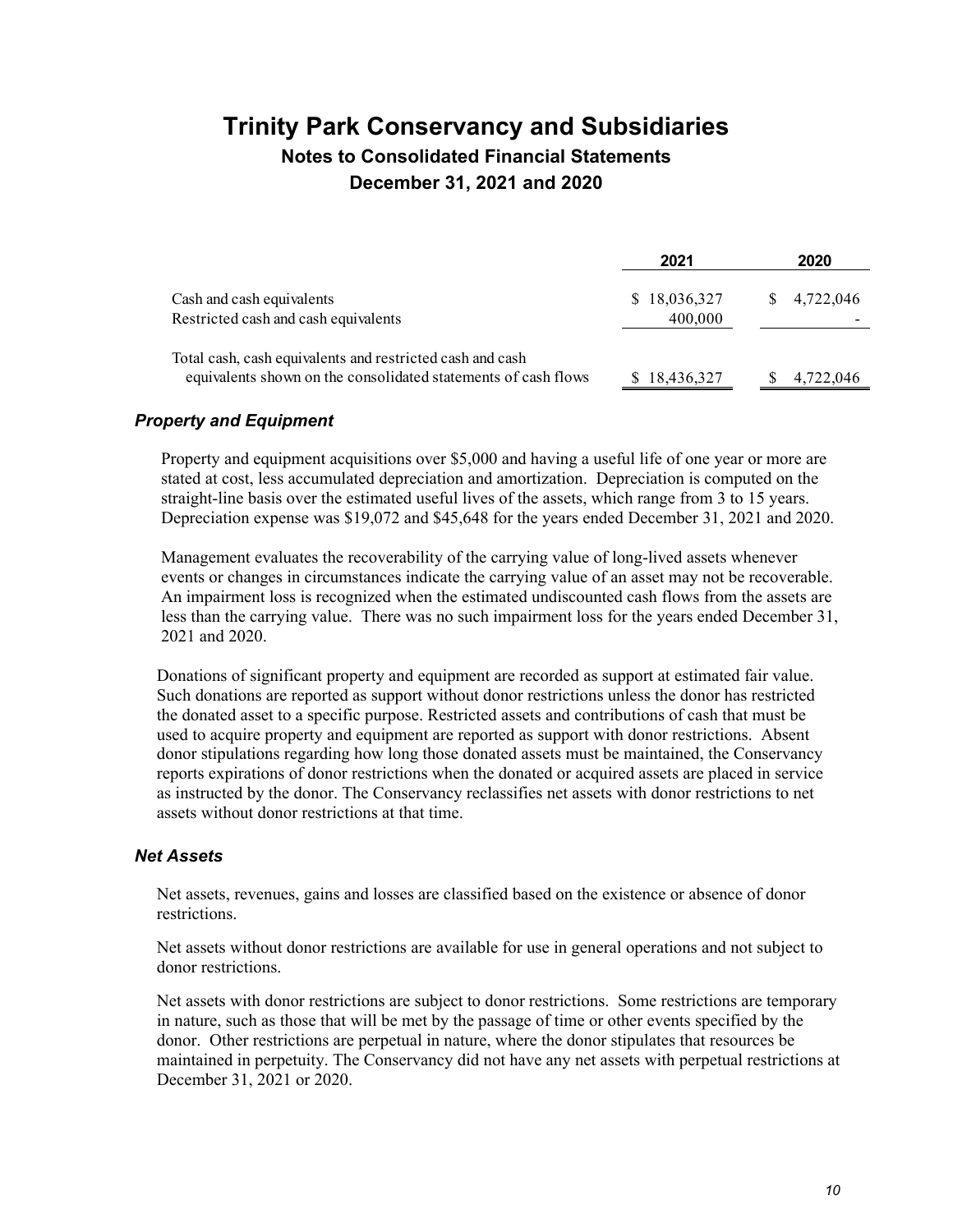### *Contributions*

Contributions are provided to the Conservancy either with or without restrictions placed on the gift by the donor. Revenues and net assets are separately reported to reflect the nature of those gifts – with or without donor restrictions. The value recorded for each contribution is recognized as follows:

| <b>Nature of the Gift</b>                                                                                 | <b>Value Recognized</b>                                                                                                       |
|-----------------------------------------------------------------------------------------------------------|-------------------------------------------------------------------------------------------------------------------------------|
| Conditional gifts, with or without restriction                                                            |                                                                                                                               |
| Gifts that depend on the Conservancy<br>overcoming a donor imposed barrier to<br>be entitled to the funds | Not recognized until the gift becomes<br>unconditional, i.e. the donor imposed barrier<br>is met                              |
| Unconditional gifts, with or without restriction                                                          |                                                                                                                               |
| Received at date of $g$ ift – cash and<br>other assets                                                    | Fair value                                                                                                                    |
| Received at date of $g$ ift – property,<br>equipment and long-lived assets                                | Estimated fair value                                                                                                          |
| Expected to be collected within one<br>year                                                               | Net realizable value                                                                                                          |
| Collected in future years                                                                                 | Initially reported at fair value determined<br>using the discounted present value of<br>estimated future cash flows technique |

In addition to the amount initially recognized, revenue for unconditional gifts to be collected in future years is also recognized each year as the present-value discount is amortized using the levelyield method. The Conservancy uses the allowance method to determine uncollectible promises to give. The allowance is based on historical experience and management's analysis of specific promises made. Based on management's analysis, no allowance was deemed necessary at December 31, 2021 or 2020.

When a donor stipulated time restriction ends or purpose restriction is accomplished, net assets with donor restrictions are reclassified to net assets without donor restrictions and reported in the consolidated statements of activities as net assets released from restrictions.

Gifts that are originally restricted by the donor and for which the restriction is met in the same time period the gift is received are recorded as revenue with donor restrictions and then released from restriction.

Conditional contributions having donor stipulations which are satisfied in the period the gift is received are recorded as revenue and net assets without donor restrictions.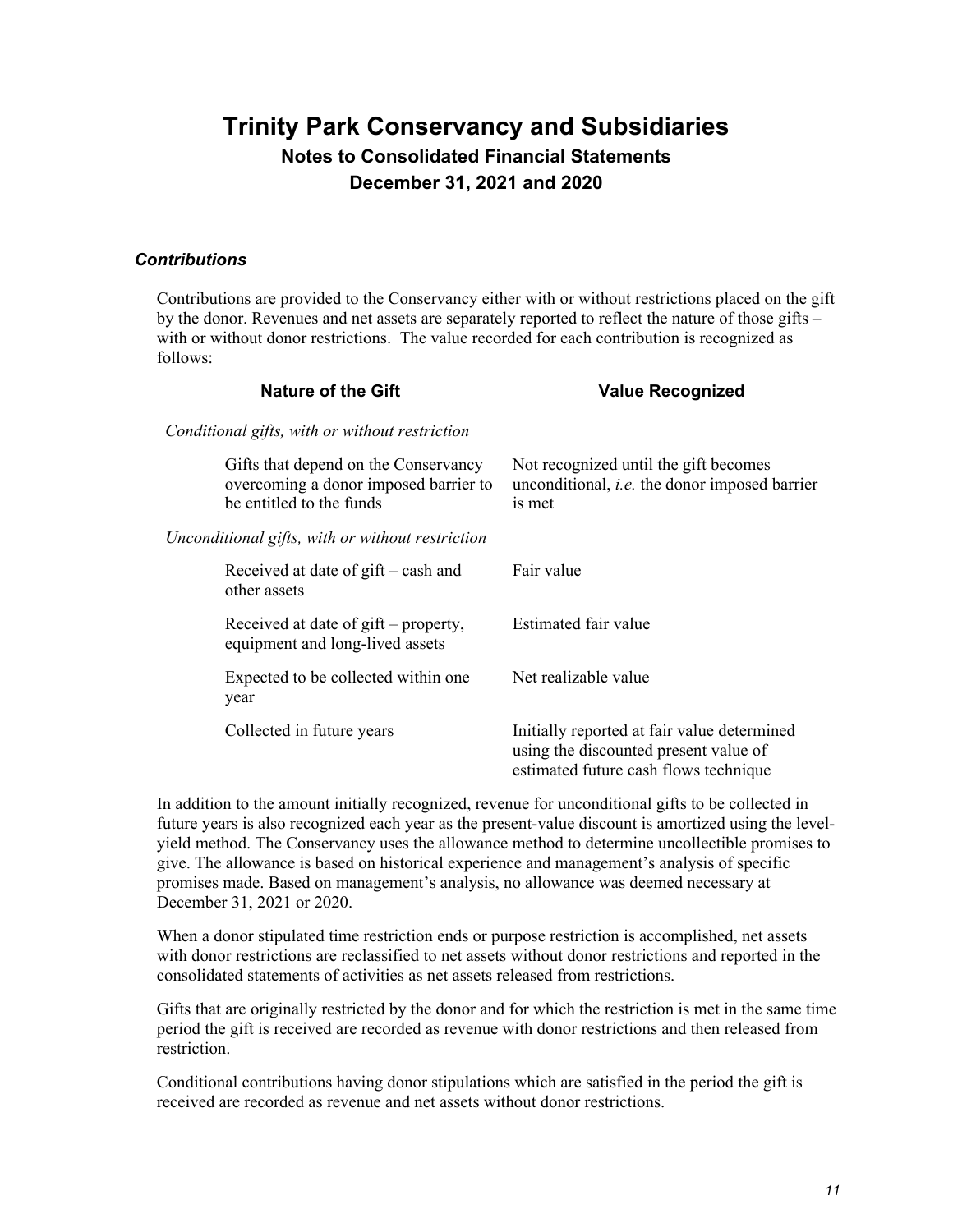#### *Income Taxes*

The Conservancy is organized as a nonprofit corporation under Section  $501(c)(3)$  of the Internal Revenue Code. This section exempts the Conservancy from taxes on income. Accordingly, no provision for income taxes has been made in the financial statements. Taxes are paid on net income earned from sources unrelated to the exempt purposes. There was no net income from unrelated business for the years ended December 31, 2021 or 2020.

### *Functional Allocation of Expenses*

The costs of providing program, fund-raising and supporting services have been summarized on a functional basis in the consolidated statements of activities. Accordingly, certain costs have been allocated among the programs and fund-raising activities benefited.

The Conservancy's methods for allocating costs on a functional basis are as follows: direct costs are recorded directly to the specific category or categories to which the expense relates, while indirect costs are recorded to a specific category separate from direct costs.

Indirect costs are allocated to all categories monthly via journal entry based on the salary allocation percentage put in place by doing a time study on the different departments' time spent on program, fundraising, and management/general. The time study allocation is performed monthly using the month to date salary information and percent of time per project per the annual budget. At the end of each month, the percentage of time per project is reviewed by management for accuracy.

### **Note 3: Promises To Give**

The following is a schedule of estimated collections of promises to give as of December 31:

|                              | 2021         | 2020         |
|------------------------------|--------------|--------------|
| Due within one year          | 7,060,000    | 7,335,500    |
| Due within one to five years | 7,380,829    | 11,930,829   |
|                              | 14,440,829   | 19,266,329   |
| Less unamortized discount    | (503, 896)   | (853, 481)   |
|                              | \$13,936,933 | \$18,412,848 |

Discount rates were 2.25% at December 31, 2021 and 2020.

The promises to give at December 31, 2021 and 2020 consist of 79% and 83%, respectively, due from three donors.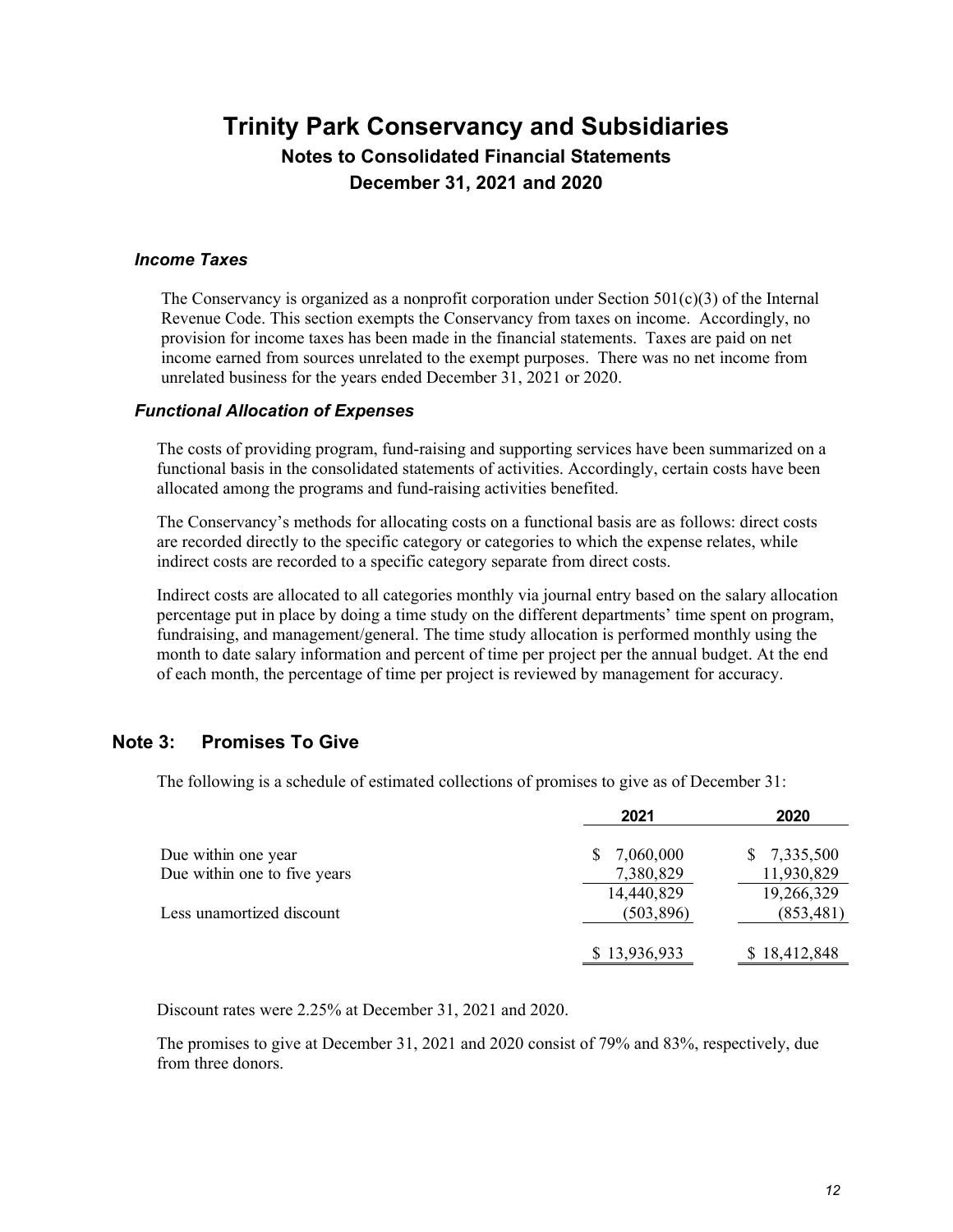During 2016, the Conservancy received a pledge of \$50,000,000. One installment of \$10,000,000 was paid during 2016, and another installment of \$3,000,000 was paid during 2019. The remaining pledge of \$37,000,000 was contingent on several factors being met no later than December 31, 2021. Contingencies include naming rights for the park to be built with the funds, funding commitments sufficient for the construction, maintenance and operation of the park, and an organization for the governance, management and operations for the park. The Conservancy is awaiting documentation from the donor to extend the date by which the contingencies must be met. The remaining pledge contribution has not yet been recorded and recognized by the Conservancy, pending completion of the aforementioned contingencies. The Conservancy had two additional contingent pledges representing \$26,000,000 at December 31, 2020, including one \$25,000,000 pledge that lapsed in 2021 as the conditions were not met by the donor's timeline. Subsequent to year end, the donor agreed to a forgivable loan of \$15,000,000 at 0% interest that would be forgiven in 2025 as the contingencies are satisfied. The Conservancy has elected to account for this as a conditional gift. At December 31, 2021, there were two additional contingent pledges representing \$1,500,000.

### **Note 4: Note Receivable**

During January 2019, the Conservancy acquired a note secured by real property. The initial amount of the note was \$1,609,461 with an interest rate of 0.25% until May 2019 where the rate increased to 3.5% for the remaining life of the loan. The loan matured in May 2021. The note was paid in full in May 2021, along with an additional \$307,764, which is recorded as a gain on the repayment of the note.

### **Note 5: Property and Equipment**

Property and equipment at December 31, 2021 and 2020 consists of:

|                                   |   | 2021       | 2020         |
|-----------------------------------|---|------------|--------------|
| Furniture, fixtures and equipment | S | 66,657     | \$<br>66,657 |
| Leasehold improvements            |   | 264,675    | 264,675      |
| Software & web development        |   | 39,800     | 39,800       |
|                                   |   | 371,132    | 371,132      |
| Less accumulated depreciation     |   | (371, 132) | (352,060)    |
|                                   |   |            | 19,072       |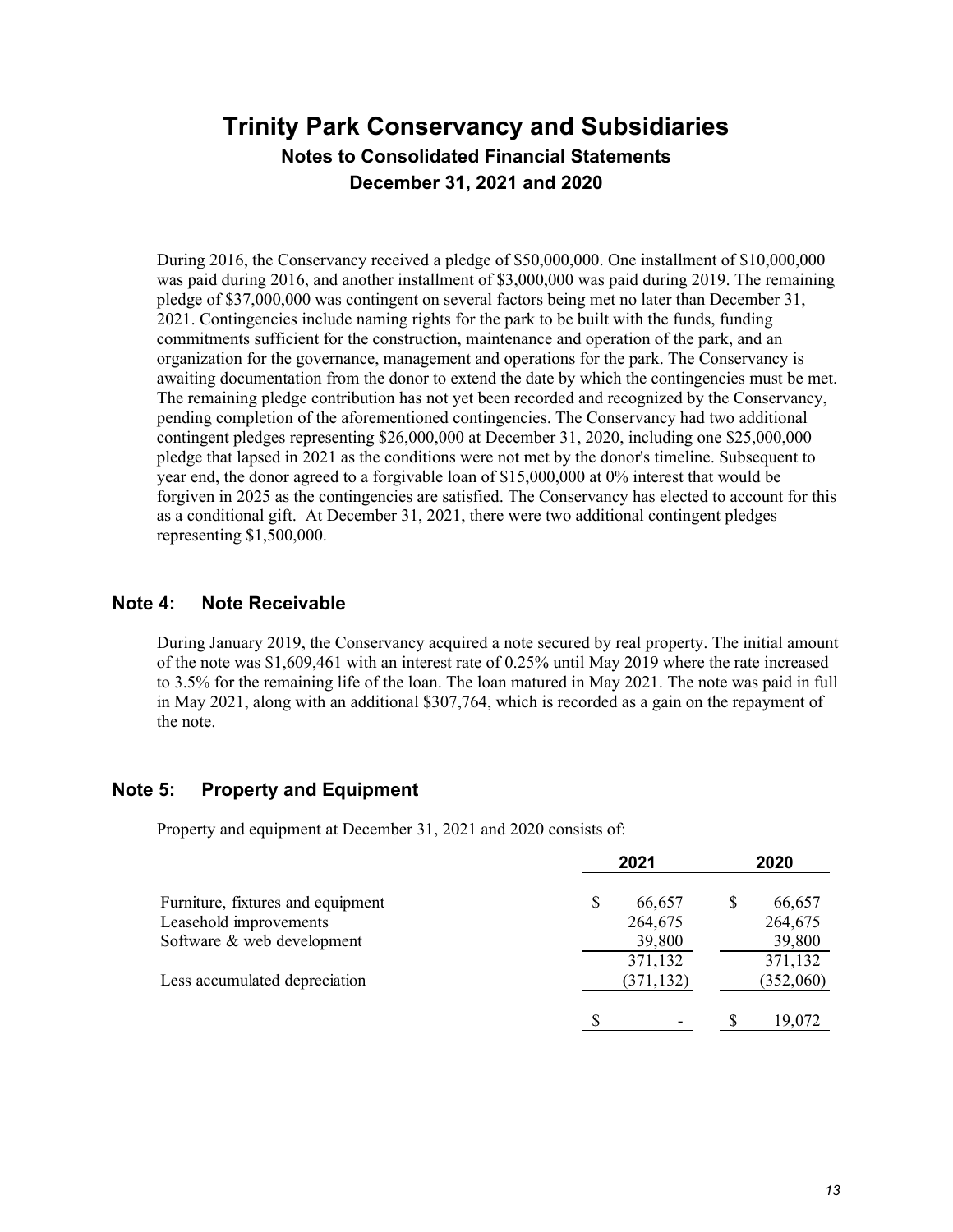### **Note 6: Other Assets Held for Future Construction**

As part of the Conservancy's mission to transform the Trinity River Corridor into a natural gathering place for Dallas, the Conservancy has purchased properties that are recognized on the consolidated financial statements as other assets held for future construction. The Trinity River Corridor land is owned by the City of Dallas, and therefore once construction is completed, the Conservancy intends the property to be released for public use.

The Conservancy capitalizes the costs of bringing these assets into use, including interest paid on the note payable discussed in *Note 7*, until it is released for public use. The value of the purchase price and other capitalized costs of these properties are as follows as of December 31:

|                                                 | 2021                     | 2020                     |
|-------------------------------------------------|--------------------------|--------------------------|
| 106 W Commerce<br>West Overlook                 | \$3,838,146<br>3,187,546 | \$3,766,633<br>3,027,546 |
| Total other assets held for future construction | 7,025,692                | 6,794,179                |

### **Note 7: Note Payable**

The Conservancy opened a note payable with a related party during 2021 in the amount of \$150,000 for the purpose of financing an escrow deposit related to the purchase of property. The purchase was executed through a disregarded entity for which the Conservancy is set up as the sole member, and the debt is fully guaranteed by the Conservancy. The note bears interest at 0.12% and is due in full by the earlier of a return of the escrow deposit, closing of the related property, or 14 months from the effective date of the note, which is September 2022. No payments were made on this note during 2021. This note was paid in full in February 2022.

### **Note 8: Paycheck Protection Program**

In 2021 and 2020, the Conservancy received PPP loans established by the CARES Act, which are subject to forgiveness if certain conditions are satisfied. The Conservancy has elected to account for the funding as a conditional contribution by applying ASC Topic 958-605, Revenue Recognition. Revenue is recognized when conditions are met, which include meeting full-time equivalent employee and salary reduction requirements and incurring eligible expenses. PPP loans are subject to audit and acceptance by the U.S. Department of Treasury, Small Business Administration, or lender; as a result of such audit, adjustments could be required to the recognition of revenue.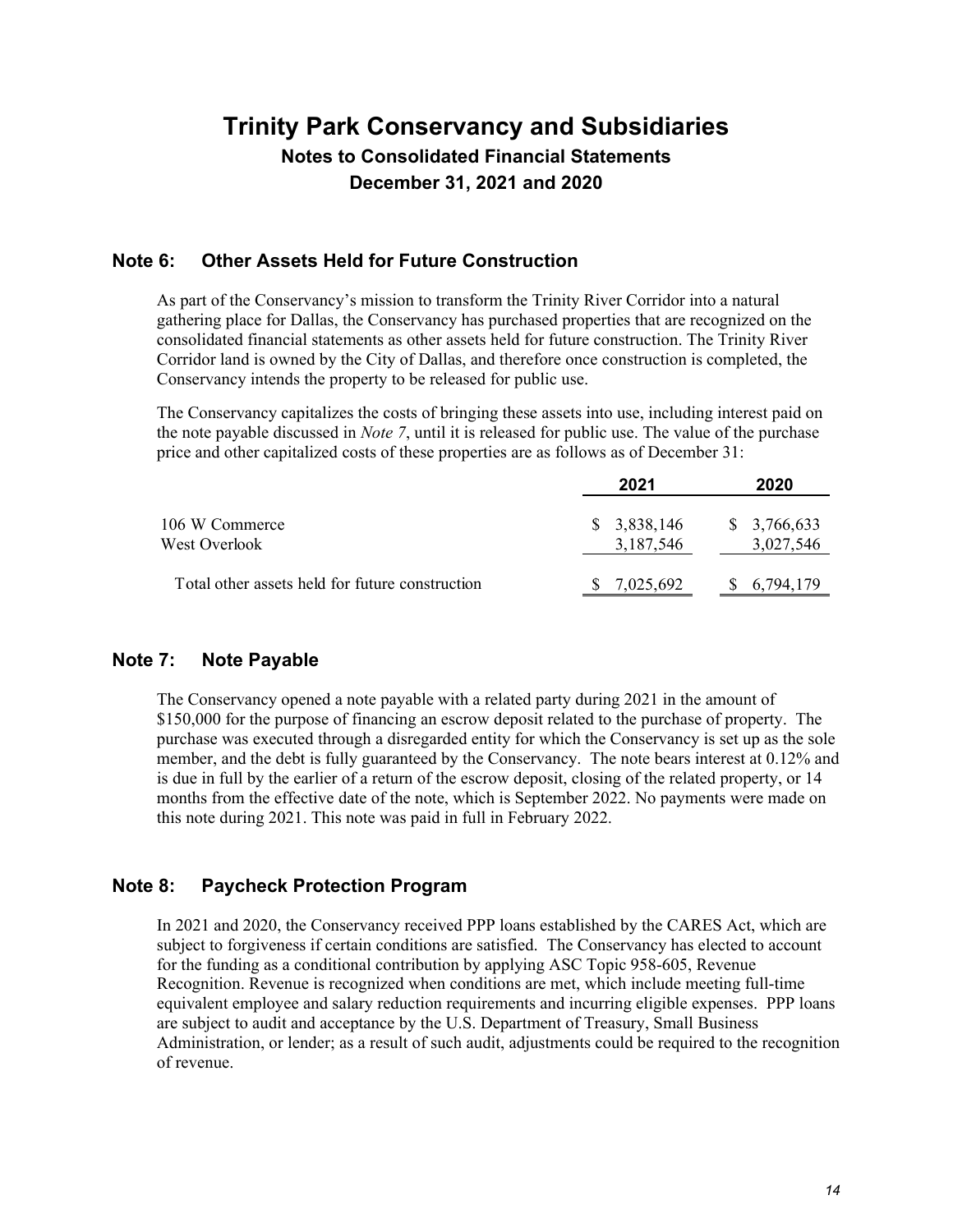On November 1, 2021 and December 30, 2020, the Conservancy was notified by the Small Business Administration (SBA) that the SBA had formally forgiven and cancelled the PPP Loans in full. As such, the \$294,472 and \$263,463 was recognized as contribution and grant revenue on the consolidated statements of activities as of December 31, 2021 and 2020, respectively.

### **Note 9: Net Assets With Donor Restrictions**

Net assets with donor restrictions consisted of the following for the years ended December 31, 2020 and 2021:

|                                                       | 2021         |              |                  |              |
|-------------------------------------------------------|--------------|--------------|------------------|--------------|
|                                                       | Beginning    |              | Released from    | Ending       |
|                                                       | Balance      | Additions    | Restrictions     | Balance      |
|                                                       |              |              |                  |              |
| Harold Simmons Park                                   | \$25,811,520 | \$10,606,116 | \$(4,186,860)    | \$32,230,776 |
| <b>Trinity River Crew</b>                             |              | 50,000       | (37,794)         | 12,206       |
| Trails                                                | 775,000      |              |                  | 775,000      |
| Lakes                                                 | 25,000       |              |                  | 25,000       |
| McDermott Flags (Mary Kay, Inc.)                      | 25,000       |              |                  | 25,000       |
| Bob Gillikin Memorial Gift                            | 25,000       |              |                  | 25,000       |
| Tierney Kaufman Hutchins Memorial Fund for Children   | 17,854       | 25           | (1)              | 17,878       |
| Bataan Center Project                                 | 10,000       | 405,000      | (2,700)          | 412,300      |
| <b>Trinity Park Conservancy Community Development</b> |              | 60,000       | (36, 108)        | 23,892       |
| Workforce Development Project                         |              | 65,000       |                  | 65,000       |
| Pledges with time restriction                         | 135,500      |              | (135,500)        |              |
| Total                                                 | \$26,824,874 | \$11,186,141 | (4,398,963)<br>S | \$33,612,052 |

|                                  | 2020         |                  |                   |              |
|----------------------------------|--------------|------------------|-------------------|--------------|
|                                  | Beginning    |                  | Released from     | Ending       |
|                                  | Balance      | <b>Additions</b> | Restrictions      | Balance      |
|                                  |              |                  |                   |              |
| Harold Simmons Park              | \$22,939,757 | 6,781,862<br>S.  | $$$ (3,910,099)   | \$25,811,520 |
| Trails                           | 775,000      |                  |                   | 775,000      |
| Lakes                            | 25,000       |                  |                   | 25,000       |
| McDermott Flags (Mary Kay, Inc.) | 25,000       |                  |                   | 25,000       |
| Bob Gillikin Memorial Gift       | 25,000       |                  |                   | 25,000       |
| Clean-ups                        | 6,319        |                  | (6,319)           |              |
| Technology Initiative            | 59,534       |                  | (59, 534)         |              |
| Memorial Fund for Children       |              | 17,930           | (76)              | 17,854       |
| Bataan Center Project            |              | 10,000           |                   | 10,000       |
| Debt Payoff                      |              | 3,200,000        | (3,200,000)       |              |
| Pledges with time restriction    |              | 135,500          |                   | 135,500      |
| Total                            | \$23,855,610 | \$10,145,292     | (7,176,028)<br>S. | \$26,824,874 |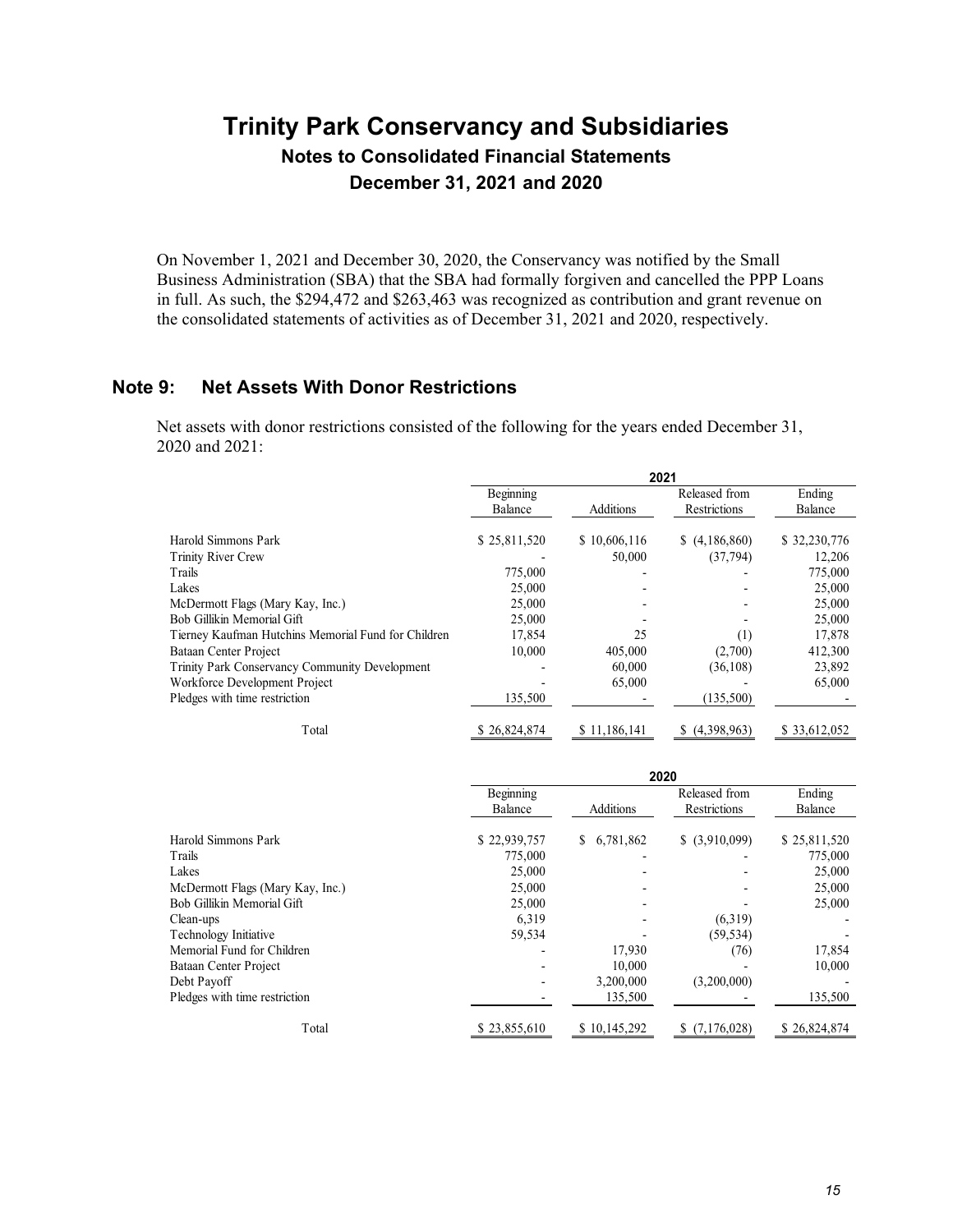### **Note 10: Operating Leases**

The Conservancy is contractually bound by operating leases for its administrative offices and various office equipment used by the staff until 2024. The total amounts in rent and lease payments for the years ended December 31, 2021 and 2020 are \$74,638 and \$74,829.

The following is a schedule of minimum lease payments due in the subsequent years:

| 2022 | \$<br>91,698 |
|------|--------------|
| 2023 | 94,257       |
| 2024 | 15,781       |
|      |              |
|      | 201,736      |

#### **Note 11: Retirement Plan**

The Conservancy has a 403(b) plan covering substantially all employees. The Conservancy matches up to 4% of employee contributions to the plan. Contributions to the plan were approximately \$59,000 and \$60,000 for the years ended December 31, 2021 and 2020, respectively. Employees are fully vested in the employer contributions by 24 months of employment.

### **Note 12: Significant Estimates and Concentrations**

Accounting principles generally accepted in the United States of America require disclosure of certain significant estimates and current vulnerabilities due to certain concentrations. Those matters include the following:

### *Contributions*

Donors with total gifts exceeding 10% of the value of total contributions during the year are considered a concentration to the Conservancy. Two donors comprised 46% of the total balance of contribution revenue for the year ended December 31, 2021. Three donors comprised 89% of the total balance of contribution revenue for the year ended December 31, 2020. Concentrations are driven by visionary donors in a lead gift phase in advance of launching the broad, public campaign for Harold Simmons Park.

Vendors paid over 10% of total expenses during the year are considered a concentration to the Conservancy. One vendor comprised 32% and 39% of total expenses for the years ended December 31, 2021 and 2020, respectively.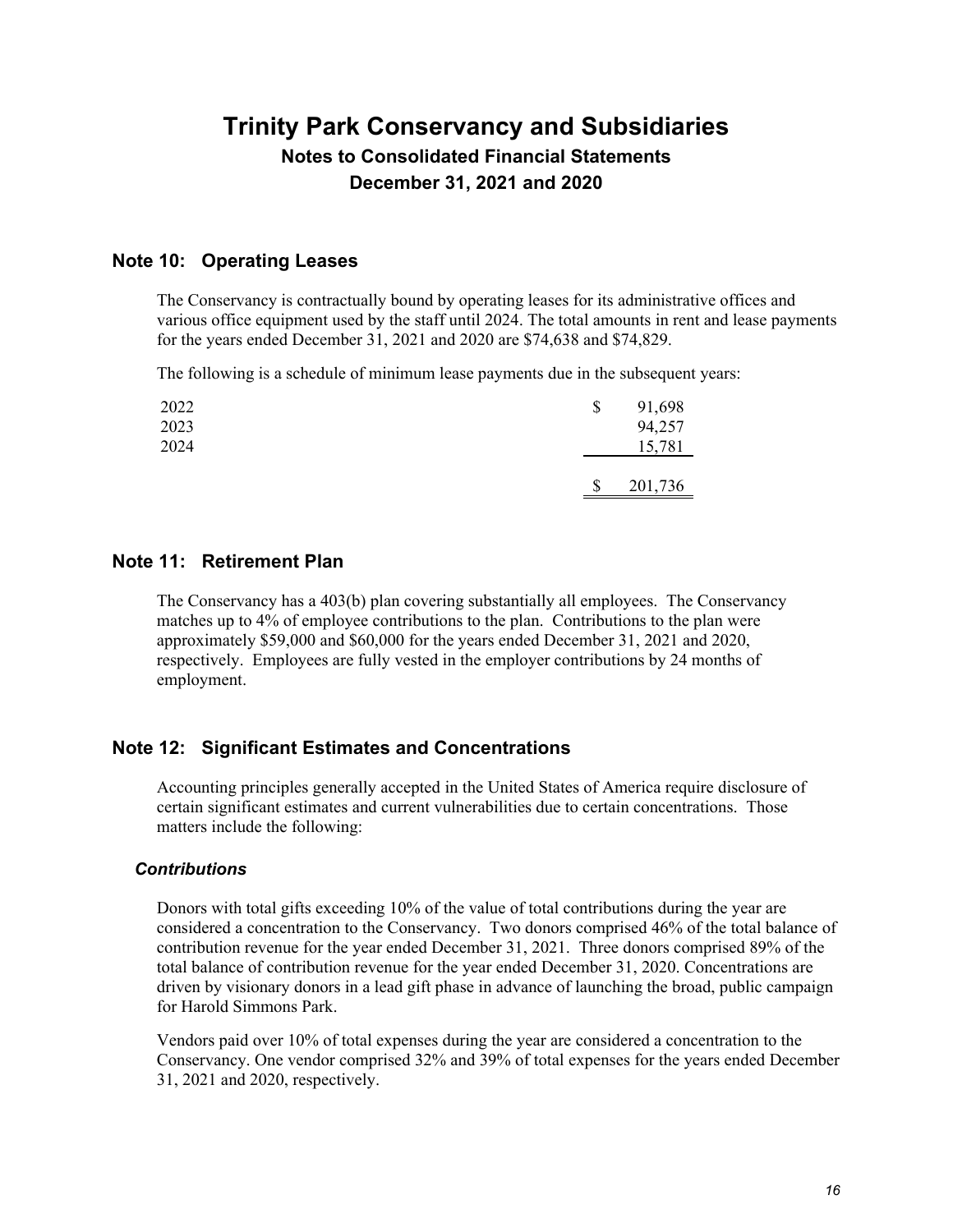#### *Other Events*

As a result of the spread of the SARS-CoV-2 virus and the incidence of COVID-19, economic uncertainties have arisen which may negatively affect the financial position, results of operations and cash flows of the Conservancy. The duration of these uncertainties and the ultimate financial effects cannot be reasonably estimated at this time.

### **Note 13: Liquidity and Availability**

The Conservancy receives significant contributions and promises to give as with or without donor restrictions, and considers contributions restricted for programs which are ongoing, major, and central to its annual operations to be available to meet cash needs for general expenditures. For the years ended December 31, 2021 and 2020, restricted contributions of \$1,010,251 and \$918,496, respectively, were included in financial assets available to meet cash needs for general expenditures within one year.

The Conservancy manages its liquidity and reserves following three guiding principles: operating within a prudent range of financial soundness and stability, maintaining adequate liquid assets to fund near-term operating needs, and maintaining sufficient reserves to provide reasonable assurance that long-term obligations will be met. The Conservancy has a liquidity policy to maintain current financial assets less current liabilities at a minimum of 90 days operating expenses. To achieve this target, the Conservancy forecasts its future cash flows and monitors its liquidity quarterly, and monitors its reserves annually. During the years ended December 31, 2021 and 2020, the level of liquidity and reserves was managed within the policy requirements.

Trinity Park Conservancy's financial assets available within one year of the statement of financial position date for general expenditure are as follows:

|                                                   | 2021                       | 2020        |
|---------------------------------------------------|----------------------------|-------------|
| Cash and cash equivalents                         | $$18,436,327$ $$4,722,046$ |             |
| Note receivable due within one year               |                            | 1,580,930   |
| Less amounts restricted by donors                 | (17, 426, 077)             | (5,384,480) |
| Financial assets available to meet cash needs for |                            |             |
| general expenditures within one year              | \$1,010,250                | 918,496     |

### **Note 14: Transactions With Related Parties**

Contributions from related individuals of Trinity Park Conservancy totaled \$1,401,097 and \$3,670,513 for the years ended December 31, 2021 and 2020, respectively and the outstanding balance of promises to give at December 31, 2021 and 2020 was \$8,715,829 and \$14,466,329, respectively. See *Note 7* for related party note payable.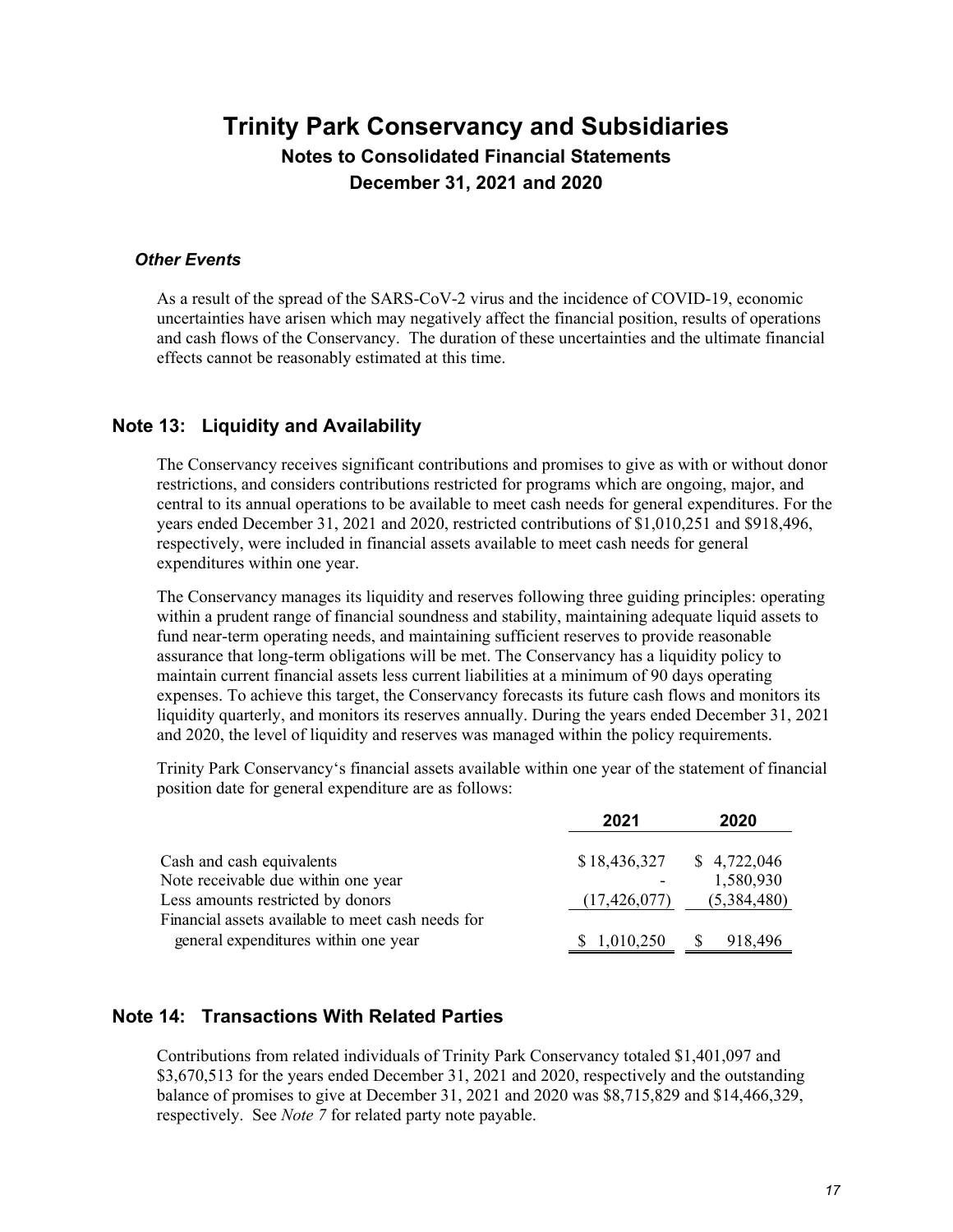#### **Note 15: Significant Agreement**

In April 2018, Trinity Park Conservancy entered into a Development Agreement with the Trinity River Local Government Corporation (LGC), an entity formed with members selected by the Dallas City Council in August of 2017 to oversee projects along the Trinity Corridor. Through the Development Agreement, the LGC contracted with the Conservancy to design, build, raise the funds, operate and maintain approximately 200 acres within the Trinity River Corridor spanning the Dallas Floodway from the Margaret McDermott Bridge in the South to the Ron Kirk Bridge in the north, and the Phase I Premises, also known as Harold Simmons Park. The Conservancy will act under the authority and with the approvals of the LGC as defined in the Development Agreement, which has the right to approve final designs for the Park. The Agreement remains in place for an initial period of forty years with three successive ten-year options to extend the term.

#### **Note 16: Subsequent Events**

Subsequent events have been evaluated through March 23, 2022, which is the date the financial statements were available to be issued.

### **Note 17: Future Change in Accounting Principle**

#### *Accounting for Leases*

The FASB amended its standard related to the accounting for leases. Under the new standard, lessees will now be required to recognize substantially all leases on the statement of financial position as both a right-of-use asset and a liability. The standard has two types of leases for statement of activities recognition purposes: operating leases and finance leases. Operating leases will result in the recognition of a single lease expense on a straight-line basis over the lease term similar to the treatment for operating leases under existing standards. Finance leases will result in an accelerated expense similar to the accounting for capital leases under existing standards. The determination of lease classification as operating, or finance will be done in a manner similar to existing standards.

The new standard also contains amended guidance regarding the identification of embedded leases in service contracts and the identification of lease and nonlease components in an arrangement. The new standard is effective for annual periods beginning after December 15, 2021, and any interim periods within annual reporting periods that begin after December 15, 2022. The Conservancy is evaluating the effect the standard will have on the financial statements.